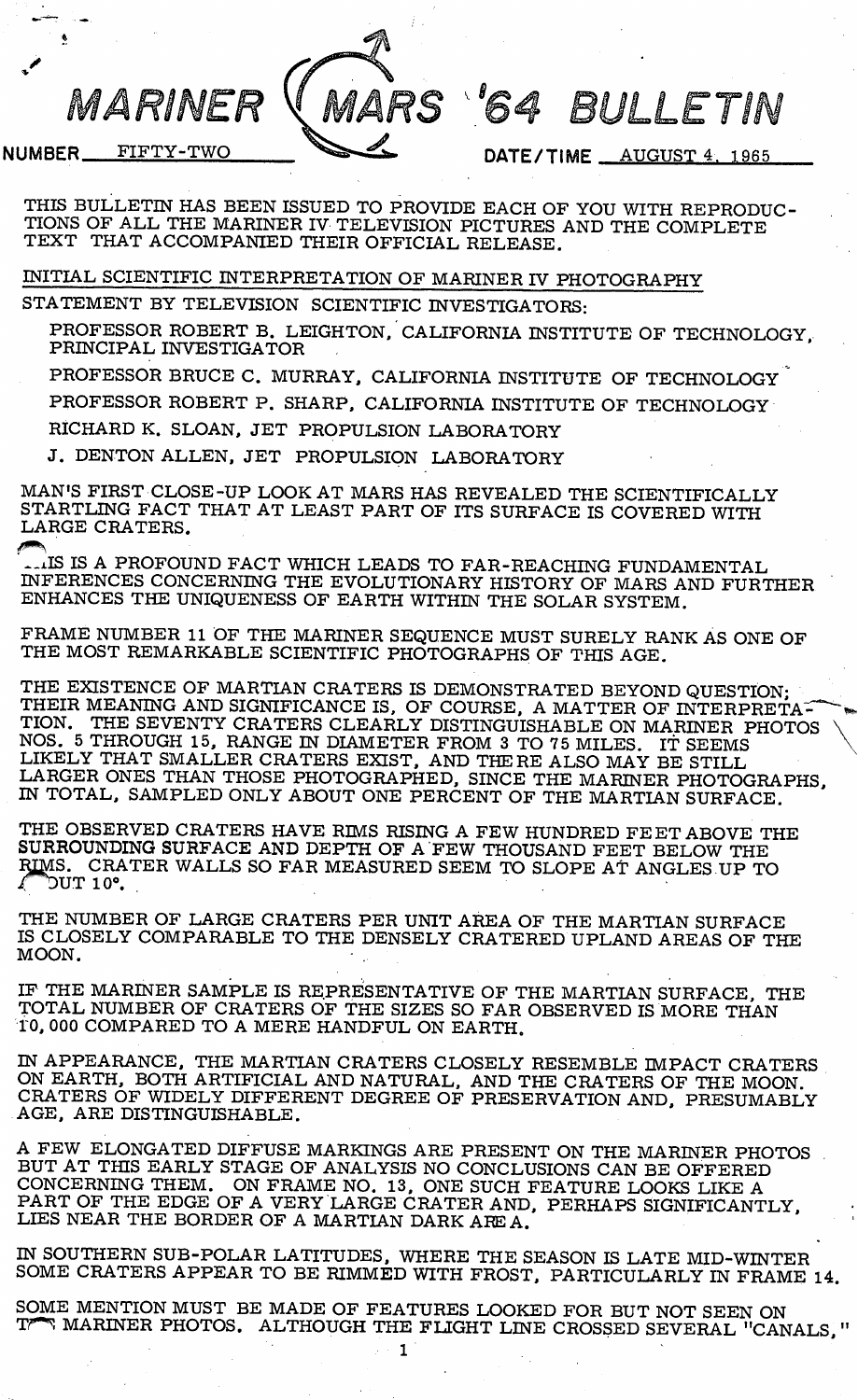RS

'64 BULLETIN

NUMBER FIFTY-TWO

MARINER

DATE/TIME \_ AUGUST 4, 1965

SKETCHED FROM TIME TO TIME ON MAPS OF MARS, NO TRACE OF THESE FEATURES WAS DISCERNIBLE. IT SHOULD BE REMEMBERED IN THIS RESPECT THAT THE VISIBILITY OF MANY MARTIAN SURFACE FEATURES. INCLUDING THE "CANALS," IS VARIABLE WITH TIME.

NO EARTH-LIKE FEATURES, SUCH AS MOUNTAIN CHAINS, GREAT VALLEYS. OCEAN BASINS OR CONTINENTAL MASSES WERE RECOGNIZED.

CLOUDS WERE NOT IDENTIFIED AND THE FLIGHT PATH DID NOT CROSS EITHER POLAR CAP.

THE FOLLOWING ARE SOME OF THE FUNDAMENTAL INFERENCES TO BE DRAWN FROM THE MARINER IV PHOTOS:

- 1. IN TERMS OF ITS EVOLUTIONARY HISTORY, MARS IS MORE MOON-LIKE THAN EARTH-LIKE. NONETHELESS, BECAUSE IT HAS AN ATMOSPHERE, MARS MAY SHED MUCH LIGHT ON EARLY PHASES OF EARTH'S HISTORY.
- REASONING BY ANALOGY WITH THE MOON, MUCH OF THE HEAVILY CRATERED SURFACE OF MARS MUST BE VERY ANCIENT -- PERHAPS TWO TO FIVE BILLION YEARS OLD.
- 3. THE REMARKABLE STATE OF PRESERVATION OF SUCH AN ANCIENT SURFACE LEADS US TO THE INFERENCE THAT NO ATMOSPHERE SIGNIFICANTLY DENSER THAN THE PRESENT VERY THIN ONE HAS CHARACTERIZED THE PLANET SINCE THAT SURFACE WAS BORN. SIMILARLY, IT IS DIFFICULT TO BELIEVE THAT FREE WATER IN QUANTITIES SUFFICIENT TO FORM STREAMS OR TO FILL OCEANS COULD HAVE EXISTED ANYWHERE ON MARS SINCE THAT TIME THE PRESENCE OF SUCH AMOUNTS OF WATER (AND CONSEQUENT ATMOS-PHERE) WOULD HAVE CAUSED SEVERE EROSION OVER THE ENTIRE SURFACE.
- 4. THE PRINCIPAL TOPOGRAPHIC FEATURES OF MARS PHOTOGRAPHS BY MARINER HAVE NOT BEEN PRODUCED BY STRESS AND DEFORMATION ORIGI NATING WITHIN THE PLANET, IN DISTINCTION TO THE CASE OF THE EARTH. EARTH IS INTERNALLY DYNAMIC GIVING RISE TO MOUNTAINS, CONTINENTS, AND OTHER FEATURES, WHILE EVIDENTLY MARS HAS LONG BEEN INACTIVE. THE LACK OP INTERNAL ACTIVITY IS ALSO CONSISTENT WITH THE ABSENCE OF A SIGNIFICANT MAGNETIC FIELD ON MARS AS WAS DETERMINED BY THE MARINER MAGNETOMETER EXPERIMENT.
- 5. AS WE HAD ANTICIPATED, MARINER PHOTOS NEITHER DEMONSTRATE NOR PRECLUDE THE POSSIBLE EXISTENCE OF LIFE ON MARS. THE SEARCH FOR A FOSSIL RECORD DOES APPEAR LESS PROMISING IF MARTIAN OCEANS NEVER EXISTED. • ON THE OTHER HAND, IF THE MARTIAN SURFACE IS TRULY IN ITS PRIMITIVE FORM, THAT SURFACE MAY PROVE TO BE THE BEST -- PERHAPS THE ONLY -- PLACE IN THE SOLAR SYSTEM STILL PRESERVING CLUES TO ORIGINAL ORGANIC DEVELOPMENT, TRACES OF WHICH HAVE LONG SINCE DISAPPEARED FROM EARTH.

THE MARINER PHOTOS WILL PROFOUNDLY AFFECT SCIENTIFIC VIEWS ABOUT THE ORIGIN AND EVOLUTION OF PLANETARY BODIES IN THE PLANETARY SOLAR SYSTEM.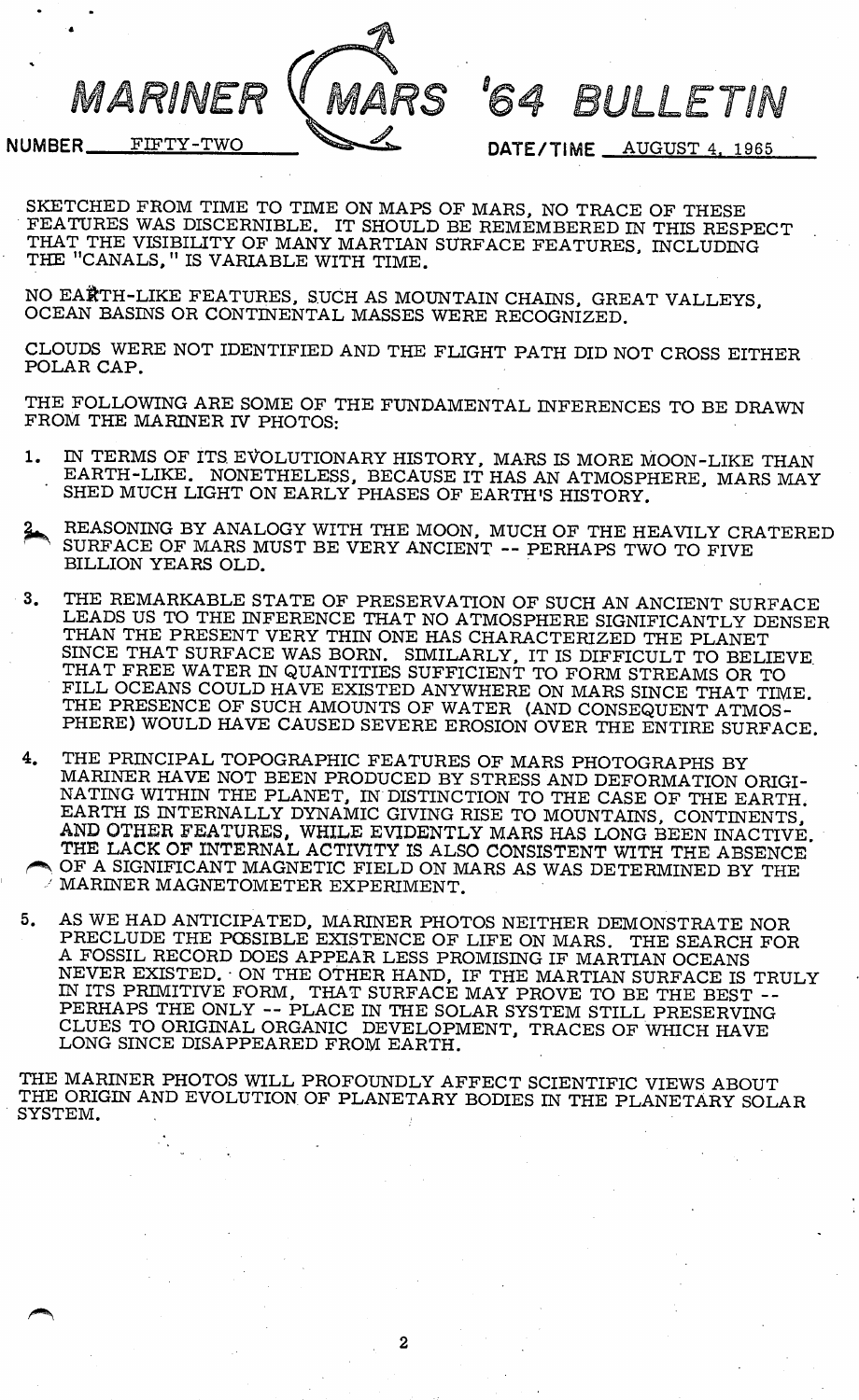

JUMBER FIFTY-TWO DATE/TIME AUGUST 4, 1965





 $\begin{array}{cc} \text{T} & \text{T} \text{A} \text{ FOR PICTURES} \text{1 AND } \text{2 A RE}, \text{ RES PEC IIVELI:} \\ \end{array}$ SUN: 25° AND 20° FROM THE ZENITH, FROM SOUTHEAST, IN PHOTOS. TIME TAKEN: 5:18:33 AND 5:19:21 PM PDT, JULY 14, 1965.<br>SLANT RANGE - MILES: 10,500 AND 10,100. APPROX. AREA COVERED IN MILES: 410 ALONG LIMB AND 800 FROM LIMB TO BOTTOM OF PICTURE. 290 E-W AND 530 N-S.  $LOGATION: 35° N, 172° E AND 27° N, 174° E.$ PHLEGRA IS BRIGHT REGION ON LIMB. 2-NE OF TRIVIUM CHARONTIS. FILTER: 1-ORANGE AND 2-GREEN.<br>The cover prove of 1 ovept appen by UPPER LEFT OVERLAP- LOWER RIGHT OF 1 OVERLAPPED BY UPPER LEFT OF 2. CONTRAST ENHANCEMENT FACTOR: FOR BOTH, TWO.



DATA FOR PICTURES 3 AND 4 ARE, RESPECTIVELY: SUN: FOR BOTH, 14º FROM ZENITH, FROM EAST IN PHOTO 3 AND NE IN 4.<br>TIME TAKEN: 5:20:57 AND 5:21:45 PM PDT, JULY 14, 1965.<br>SLANT RANGE - MILES: 9,500 AND 9,300.  $\overline{\text{SLANT RANGE - MILES}}$ : 9, 500 AND 9, 300.<br> $\overline{\text{SLANT RANGE - MILES}}$ : 9, 500 AND 9, 300 E W 210 N-S AND 210 E-W 270 N-S APPROX. AREA COVERED IN MILES: 220 E-W, 310 N-S AND 210 E-W, 270 N-S. T Y ^ r A T T O T S T 1 3 ^ N 1 7 7 ® E A N D 7 " N , 1 7 9 ® E . \_ \_ MAP DESCRIPTION- 3-BRIGHT REGION SE OF TRIVIUM CHARONTIS, 4-BRIGHT

REGION IN MESOGAEA. FILTER: 3-GREEN AND 4-ORANGE.<br>OVERLAP: LOWER RIGHT OF 3 OVERLAPPED BY UPPER LEFT OF 4.

CONTRAST ENHANCEMENT FACTOR: FIVE AND TWO.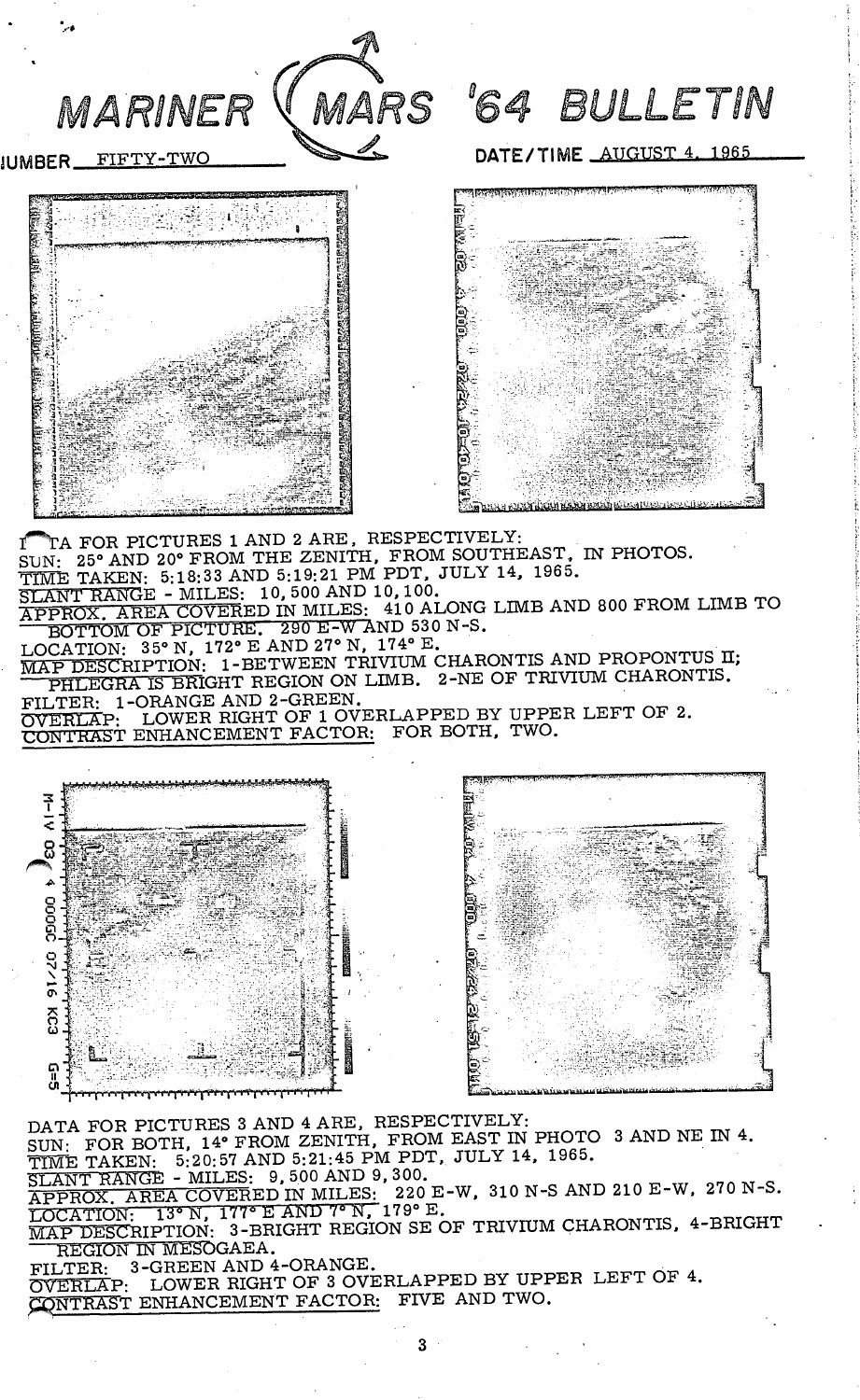

DATA FOR PICTURES 7 AND 8 ARE, RESPECTIVELY: SUN: 29° AND 32° FROM THE ZENITH, FROM NORTH IN PHOTOS TIME TAKEN: 5:25:45 AND 5:26:33 PM PDT. JULY 14, 1965. SLANT RANGE - MILES: 8, 400 AND 8, 300. MILES: 180 E-W, 180 N-S AND 180 E-W >7 187«' E. F BESCAIFTION: 7-BRIGHT REGION IN SE ZEPHYRIA, NEAR MARE 8-BORDER BETWEEN ZEPHYRIA AND MARE SIRENUM. FILTER: 7-GREEN AND 8-ORANGE. OVERLAP: LOWER RIGHT OF 7 OVERLAPPED BY UPPER LEFT OF 8. CONTRAST ENHANCEMENT FACTOR: FOR BOTH, TWO. 1 7 0 N - S . SIRENUM.

4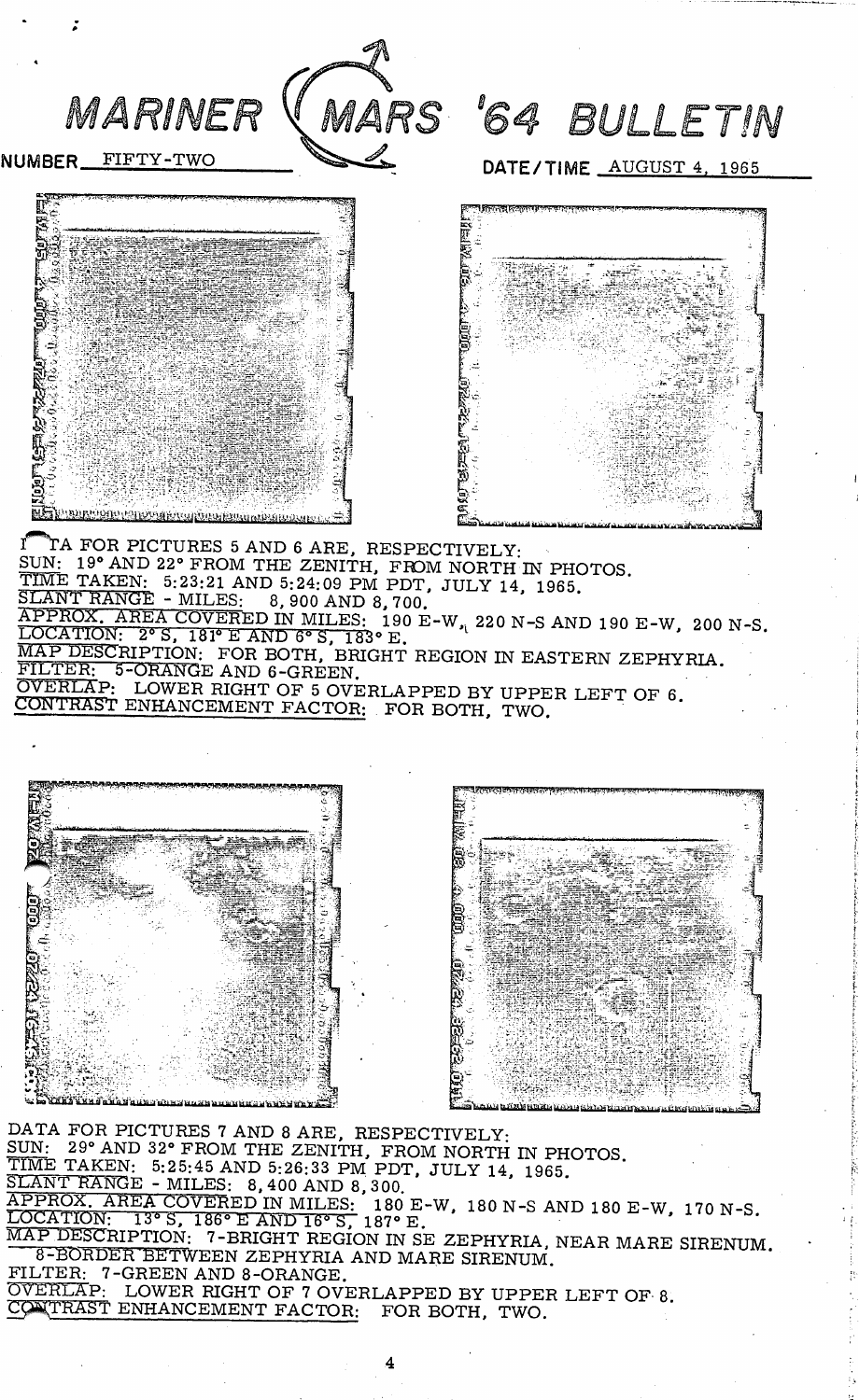

JMBER FIFTY-TWO

MARS '64 BULLETIN

DATE/TIME \_\_ AUGUST 4, 1965



DA<sup>r</sup>N FOR PICTURES 9 AND 10 ARE, RESPECTIVELY: SUN: 38° AND 41° FROM THE ZENITH, FROM NORTH IN PHOTOS. TIME TAKEN: 5:28:09 AND 5:28:57 PM PDT, JULY 14, 1965. SLANT RANGE - MILES: 8,100 AND 8,000. APPROX. AREA COVERED IN MILES: 170 E-W, 160 N-S AND 170 E-W, 160 N-S. LOCATION: 23° S, 191° E AND 26° S, 192® E. MAP DESCRIPTION: 9-MARE SIRENUM BORDERING ON ATLANTIS IN SW CORNER OF PHOTO. 10- ATLANTIS BORDERING ON MARE SIRENUM IN NE CORNER OF PHOTO.<br>FILTER: 9-ORANGE AND 10-GREEN. OVERLAP: LOWER RIGHT OF 9 OVERLAPPED BY UPPER LEFT OF 10. CONTRAST ENHANCEMENT FACTOR: FOUR AND TWO.



DATA FOR PICTURES 11 AND 12 ARE, RESPECTIVELY: SUN: 47° AND 50° FROM THE ZENITH, FROM NORTH IN PHOTOS. TIME TAKEN: 5:30:33 AND 5:31:21 PM PDT, JULY 14, 1965. SLANT RANGE -MILES: 7, 800 AND 7, 700.  ${\tt APPROX.}$  AREA COVERED IN MILES:  $\:$  170 E-W, 150 N-S AND 170 E-W, 150 N-S.

 $\overline{\text{LOCATION}}: 31^{\circ}$  S,  $197^{\circ}$  E AND 34° S, 199° E.

MAP DESCRIPTION: 11-ATLANTIS, BETWEEN MARE SIRENUM AND MARE CIM-MERIUM. 12-MARE CIMMERIUM BORDERING ON ATLANTIS IN NE CORNER OF PHOTO.

FILTER: 11-GREEN AND 12-ORANGE. OVERLAP: LOWER RIGHT OF 11 OVERLAPPED BY UPPER LEFT OF 12.<br>CO<sup>PI</sup>RAST ENHANCEMENT FACTOR: FOR BOTH, FOUR.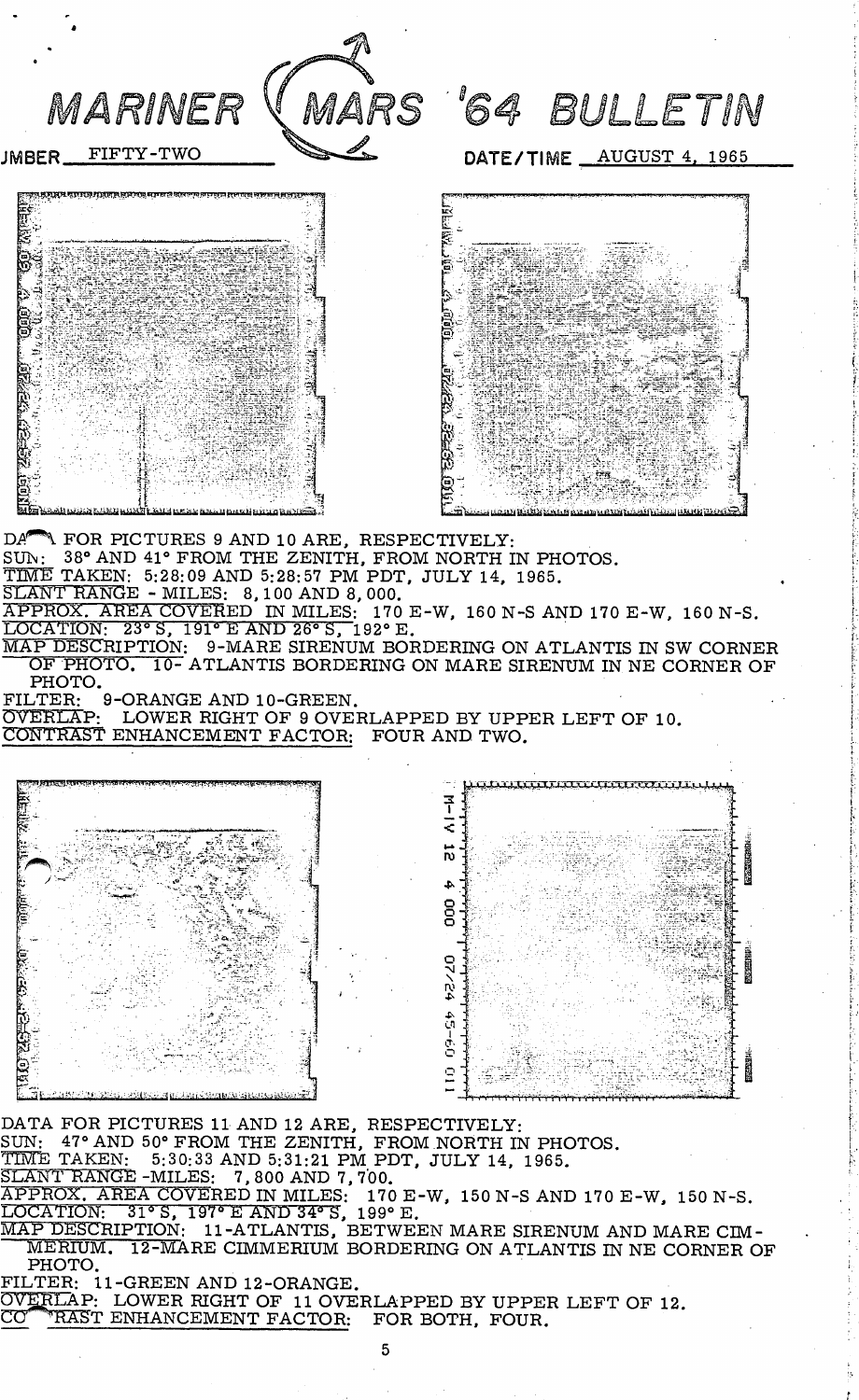

UMBER FIFTY-TWO

## MARS '64 BULLETIN

DATE/TIME AUGUST 4, 1965





 $\mathbf{D}$  FOR PICTURES 13 AND 14 ARE. RESPECTIVELY: SUN: 57° AND 60° FROM THE ZENITH, FROM NORTH IN PHOTOS. TIME TAKEN: 5:32:57 AND 5:33:45 PM PDT, JULY 14, 1965. SLANT RANGE - MILES: FOR BOTH, 7,600. XPPROX. AREA COVERED IN MILES: FOR BOTH, 170 E-W AND 140 N-S LOCATION: 39° S, 205° E AND 4l\* S, 208° E. MAP DESCRIPTION: 13-BORDER BETWEEN MARE CIMMERIUM TO NORTH AND THE BRIGHT REGION PHAETHONTIS. 14-BRIGHT REGION, NORTHWESTERN PHAE-THONTIS.

FILTER: 13-ORANGE AND 14-GREEN.

OVERLAP: LOWER RIGHT OF 13 OVERLAPPED BY UPPER LEFT OF 14. CONTRAST ENHANCEMENT FACTOR: FOUR AND TWO.



DATA FOR PICTURES 15 AND 16 ARE, RESPECTIVELY-SIM: 66° AND 69° FROM THE ZENITH, FROM NORTH IN PHOTOS. TIME TAKEN: 5:35:21 AND 5:36:09 PM PDT, JULY 14, 1965 SLANT RANGE - MILES: FOR BOTH, 7,500.  ${\tt APPROX.}$   ${\tt AREA\ COVERED\ IN\ MILES:}$  180 E-W, 140 N-S  ${\tt AND\ 190\ E-W.\ 140\ N\text{-S}}$ LOCATION: 45° S, 216° E AND 47° S, 221° E. MAP DESCRIPTION: 15-BRIGHT REGION IN PHAETHONTIS. 16-BRIGHT REGION IN PHAE I HUNTIS, NEAR AONIUS SINUS. FILTER: 15-GREEN AND 16-ORANGE.  $\overline{\text{overR}}$  . LOWER RIGHT OF 15 OVERLAPPED BY UPPER LEFT OF 16. CONTRAST ENHANCEMENT FACTOR: FOR BOTH, TWO.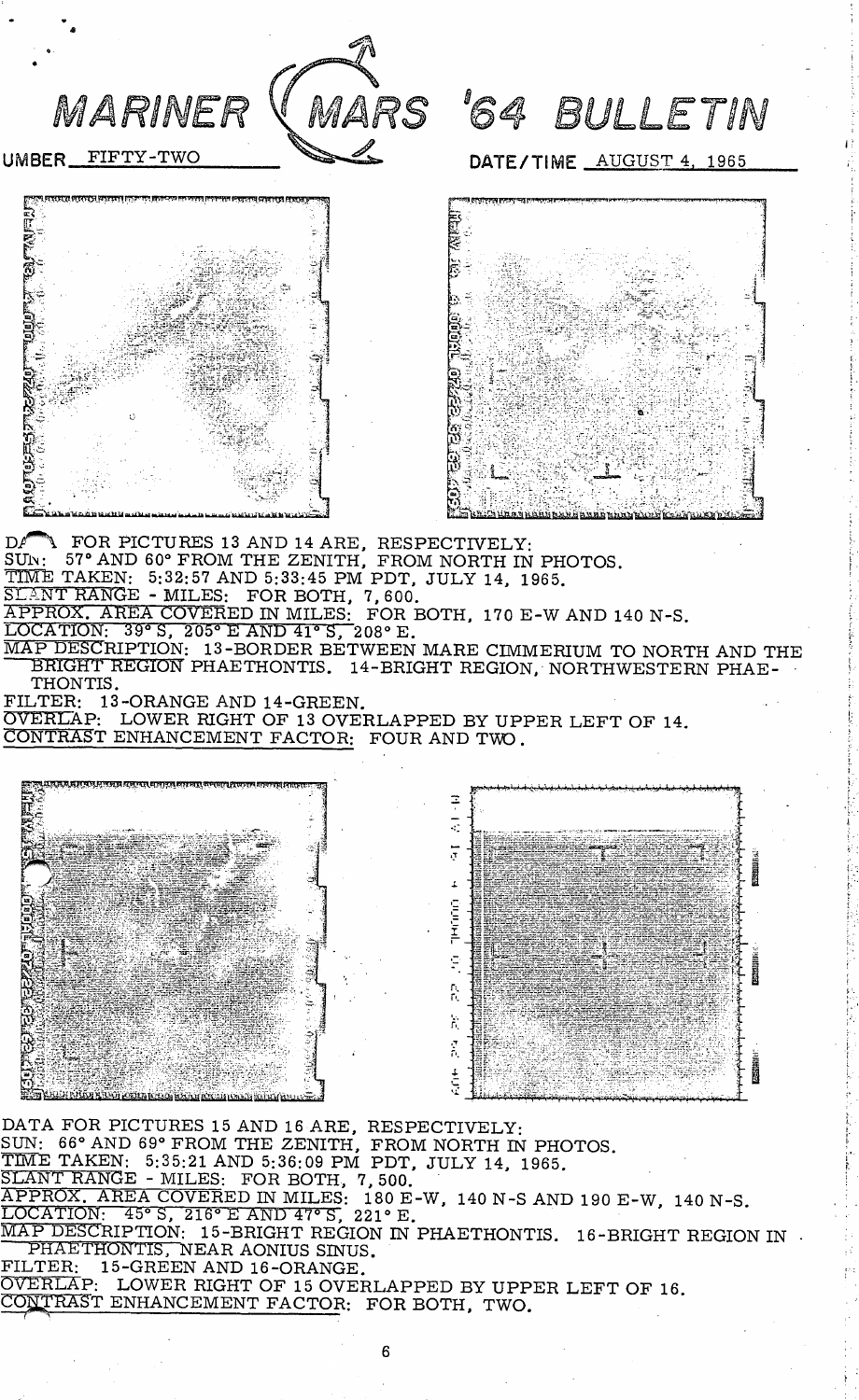